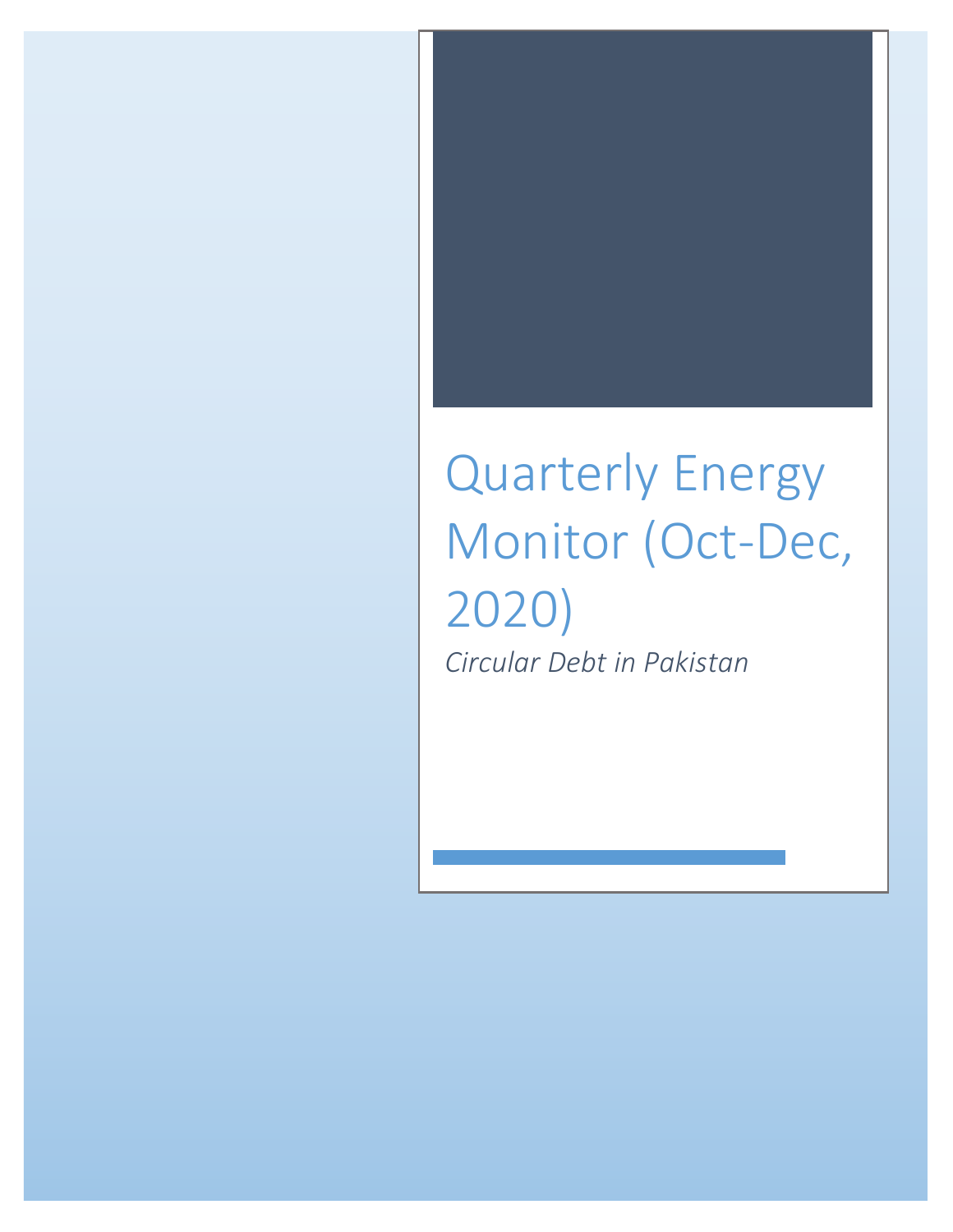# Table of Contents

| PART A: INTRODUCTION AND BACKGROUND OF CIRCULAR DEBT2                         |
|-------------------------------------------------------------------------------|
|                                                                               |
|                                                                               |
|                                                                               |
|                                                                               |
| PART B: ECONOMIC AND FINANCIAL IMPLICATIONS OF CIRCUALR DEBT ON               |
|                                                                               |
| Pakistan's total fiscal debt and the shifting of circular debt to public debt |
|                                                                               |
| Historical progression of circular debt during different political regimes    |
|                                                                               |
|                                                                               |
|                                                                               |
| PART C: GOVT'S PLANS TO RECTIFY THE CIRCULAR DEBT SITUATION AND THEIR         |
|                                                                               |
|                                                                               |
|                                                                               |
| \$6 billion Extended Fund Facility by the International Monetary Fund (IMF)14 |
|                                                                               |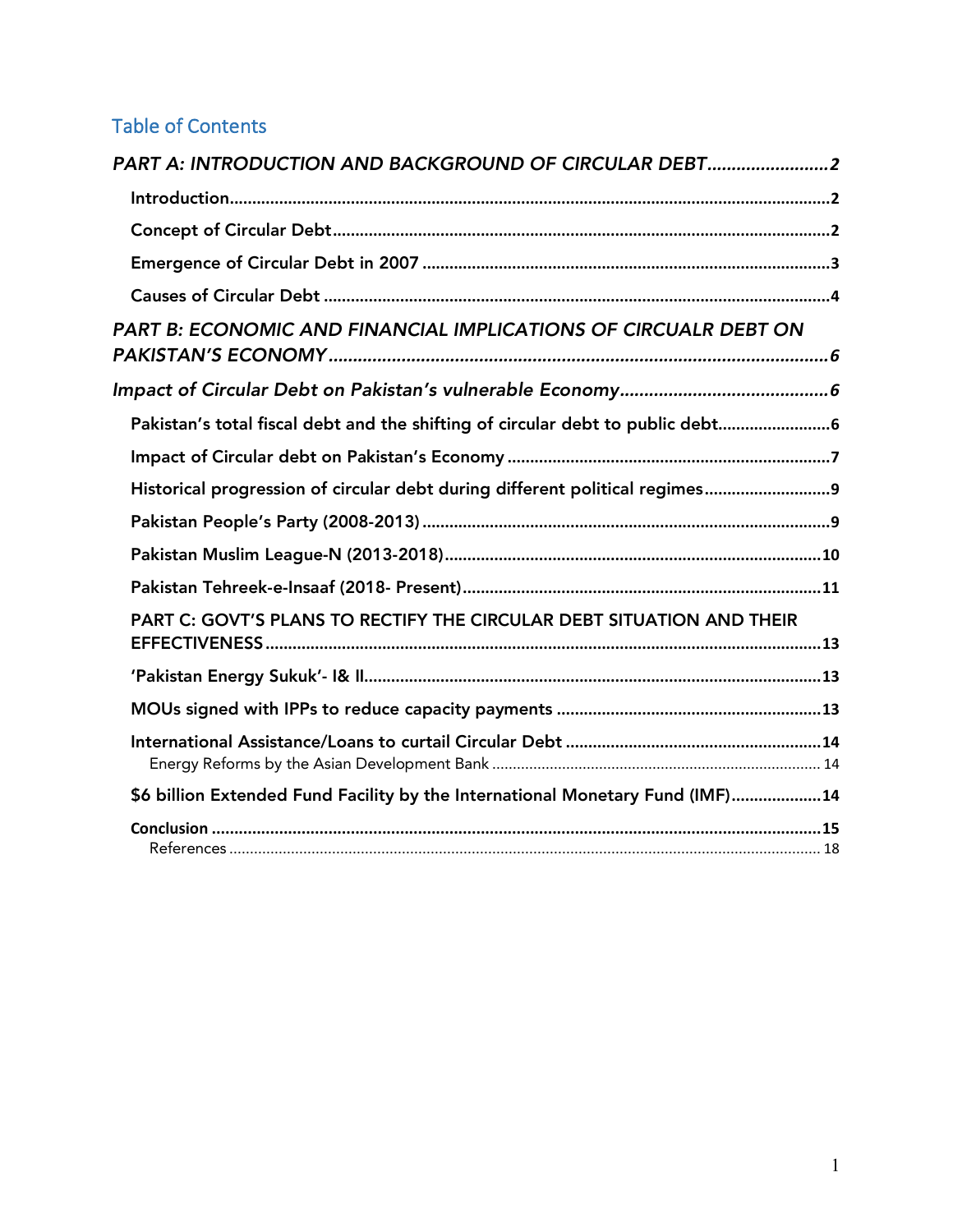# PART A: INTRODUCTION AND BACKGROUND OF CIRCULAR DEBT

#### Introduction

Pakistan's energy sector has always been a constant source of trouble for its economy. The last quarter (October – December) of 2020 witnessed significant developments in this sector where the circular debt jumped to new heights with every passing month. The crisis in the gas sector has also emerged these days leading to multiple problems for the consumers and the government alike; an acute shortage of gas during the peak winter season, the LNG scandal and the emergence of circular debt in this sector as well. In another development, Pakistan's Prime Minister announced at the virtual climate summit 2020 to abandon coal-based power production in the future.

In this Quarterly Energy Monitor, our focus largely remains on the issue of circular debt in the power sector and its impact on the stumbling economy of the country. As per recently available information, it has reached to past Rs2.306 trillion<sup>1</sup>. Pakistan's GDP growth has already touched a negative rate while Pakistan is taking huge loans from international lenders (IMF, ADB, etc.) to meet the challenges of debts. So, the circular debt has multiple implications for Pakistan's economy, energy sector and end consumers.

## Concept of Circular Debt

The term "Circular Debt" is a little complicated to understand because it encompasses multiple institutions and financial dimensions of the power sector. It involves Central Power Purchasing Agency (CPPA), National Transmission and Dispatch Company (NTDC), Distribution Companies (DISCOs), IPPS (Independent Power Producers), Generation Companies (GENCOs) etc. CPPA purchases electricity from generation companies for supply to DISCOs through the transmission company i.e. NTDC. After this CPPA raises invoices of two services; cost of supplied electricity to DISCOs and use of system charges of the NTDC. The distribution companies are bound to pay the due amount to CPPA within given time. Timely payment of dues enables CPPA to make payments to the generation and transmission companies. CPPA performs role of "inter alia". However, distribution companies usually fail to submit their dues on the required time owing to low recoveries and line losses due to poor infrastructure of the existing transmission system. These low and late payments create trouble for the generation companies. Because generation companies buy fuel from local and international oil

 <sup>1</sup> https://www.dawn.com/news/1600293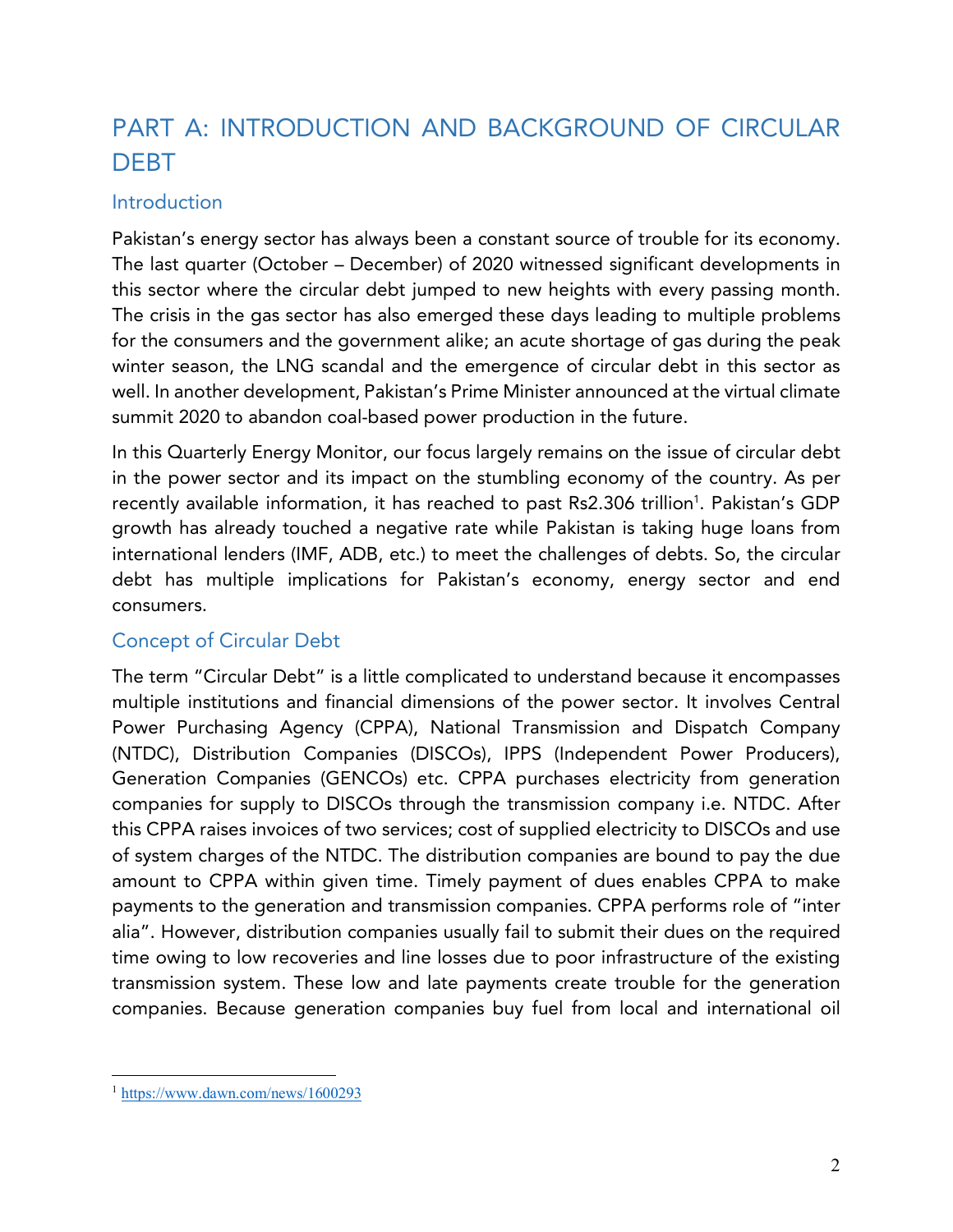suppliers they're unable to make payments to their fuel supplier. This whole phenomenon creates circular Debt.

On the other hand under the Power Purchase Agreements (PPAs), the delay in payments to the power companies bears mark-up and increases the financial liability of CPPA.

At present circular debt in Pakistan is not only affecting the liquidity of the fuel supplier, generation, transmission and distribution companies but also increasing the cost of electricity for the end-consumer2 .

## Emergence of Circular Debt in 2007

The term "Circular Debt" came to attention with the advent of load-shedding during the regime of former President Pervez Musharaf in 2007. The responsible entity, CPPA, of the power sector failed to collect and submit outstanding dues to power supply companies which include GENCOs, IPPs and fuel suppliers. Mainly two reasons led to this crisis at that time; the absence of a uniform tariff regime and the huge increase in the prices of crude oil at international market. These two factors directly affect the power sector because Pakistan's energy mix is highly dependent on fossil fuels. Since Pakistan is not self-sufficient in oil resources it has to rely heavily on international oil market to meet its energy needs.

The government avoided to impose NEPRA announced tariff on end consumers. The prices were not allowed to rise in line with high international oil prices and as a result created a financial gap in the power sector which came to be known as 'Circular Debt'.



*Figure 1 Rise in Oil Prices after the financial crisis of 2007-2008*

Source: Report State Bank of Pakistan

 <sup>2</sup> NEPRA, "State of Industry Report 2020," 2020.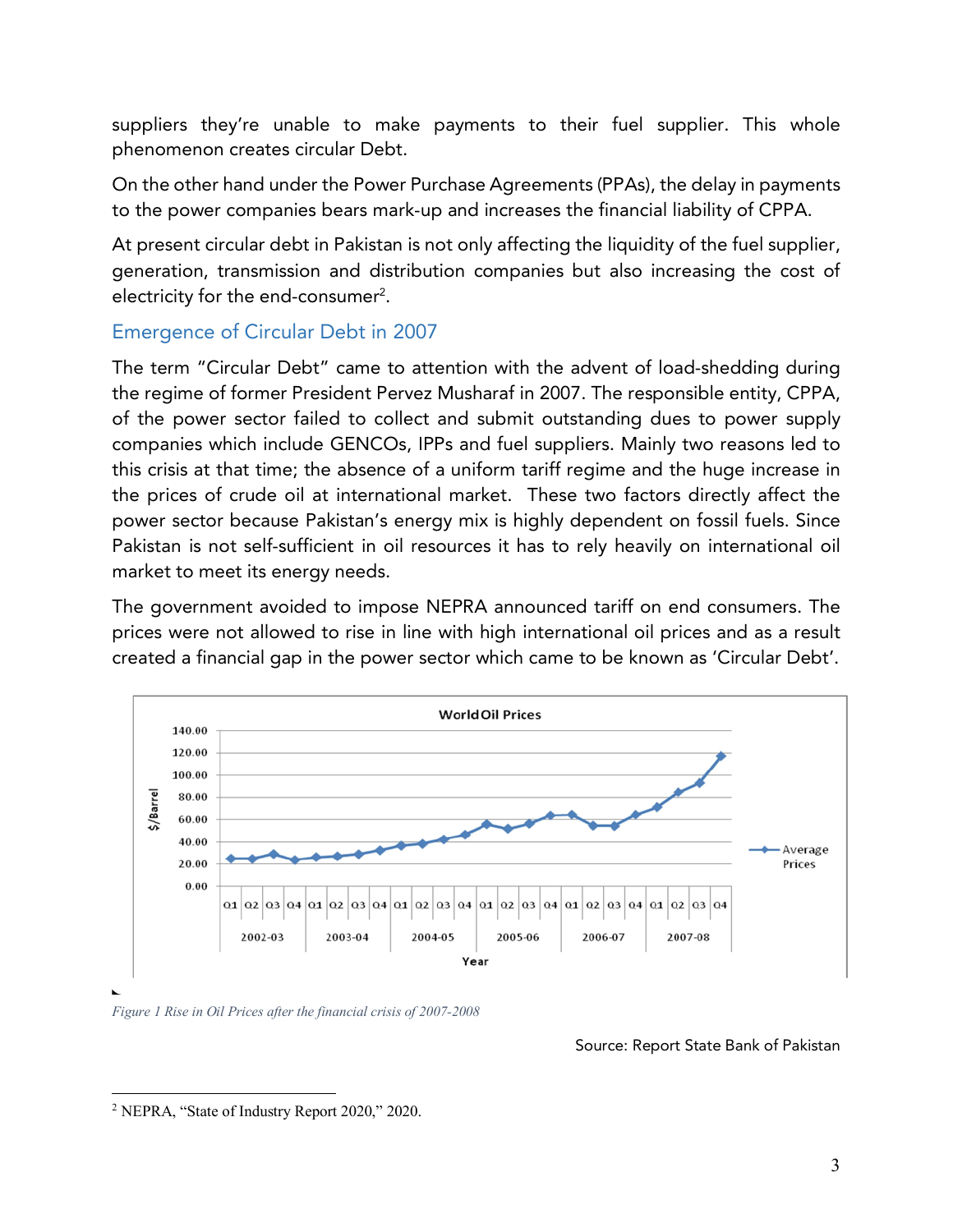There was a also a sharp devaluation of the Pakistani rupee against the US dollar, leading to a further increase in the cost of imported fuels which ramped up the import bills of the country and contributed significantly to the emergence of circular debt.<sup>3</sup>

## Causes of Circular Debt

Pakistan's Power Sector has always been facing governance, operational, technical and financial issues. Multiple structural issues are at the roots of circular debt including poor planning, flawed policies, absence of uniform tariff regime and irrational and unbudgeted subsidies.

## *Transmission and Distribution Losses*

The term "Aggregate Technical and Commercial (AT&C) losses" covers the transmission and distribution losses (T&D) as well as commercial losses in the power sector. The contribution of AT&C losses amounted to around Rs. 187 billion in 2018. This had mainly happened due to the poor performance of the DISCOs, whereby the average line losses in 2018 stood at 18.3% against an international standard of 10%. This gap between the targeted T&D losses and those actually incurred leads to an insufficient recovery of the total cost of power generation.

| Year        | <b>PESCO</b> | <b>TESCO</b> | <b>IESCO</b> |      | GEPCO   LESCO   FESCO |      | <b>MEPCO</b> | HESCO | <b>SEPCO</b> | <b>QESCO</b> |
|-------------|--------------|--------------|--------------|------|-----------------------|------|--------------|-------|--------------|--------------|
| 2018-<br>19 | 36.56        | 11.97        | 8.86         | 9.87 | 13.17                 | 9.81 | 15.79        | 29.49 | 36.97        | 23.56        |
| 2019-<br>20 | 38.69        | 16.19        | 8.69         | 9.51 | 12.44                 | 9.62 | 15.23        | 28.82 | 36.27        | 26.68        |

*Table 1 T&D losses incurred by the DISCOs (2018-2020)*

Source: NEPRA State of Industry Report, 2020

## *Technical Losses*

Technical losses within the power system include losses generated due to energy dissipated in the capacitors, conductors, transformers and other electrical equipment. Pakistan leads the region in in Aggregate Technical & Commercial (AT&C) losses<sup>4</sup>. This is a mainly due to a lack of investment in transmission and distribution infrastructure and over burdening of the infrastructure that exists.

 <sup>3</sup> Senator Shibli Faraz, "Circular Debt- Issues and Solutions (Senate Report)," August 2018.

<sup>4</sup> https://tribune.com.pk/story/2217986/pakistans-power-sectors-losses-highest-region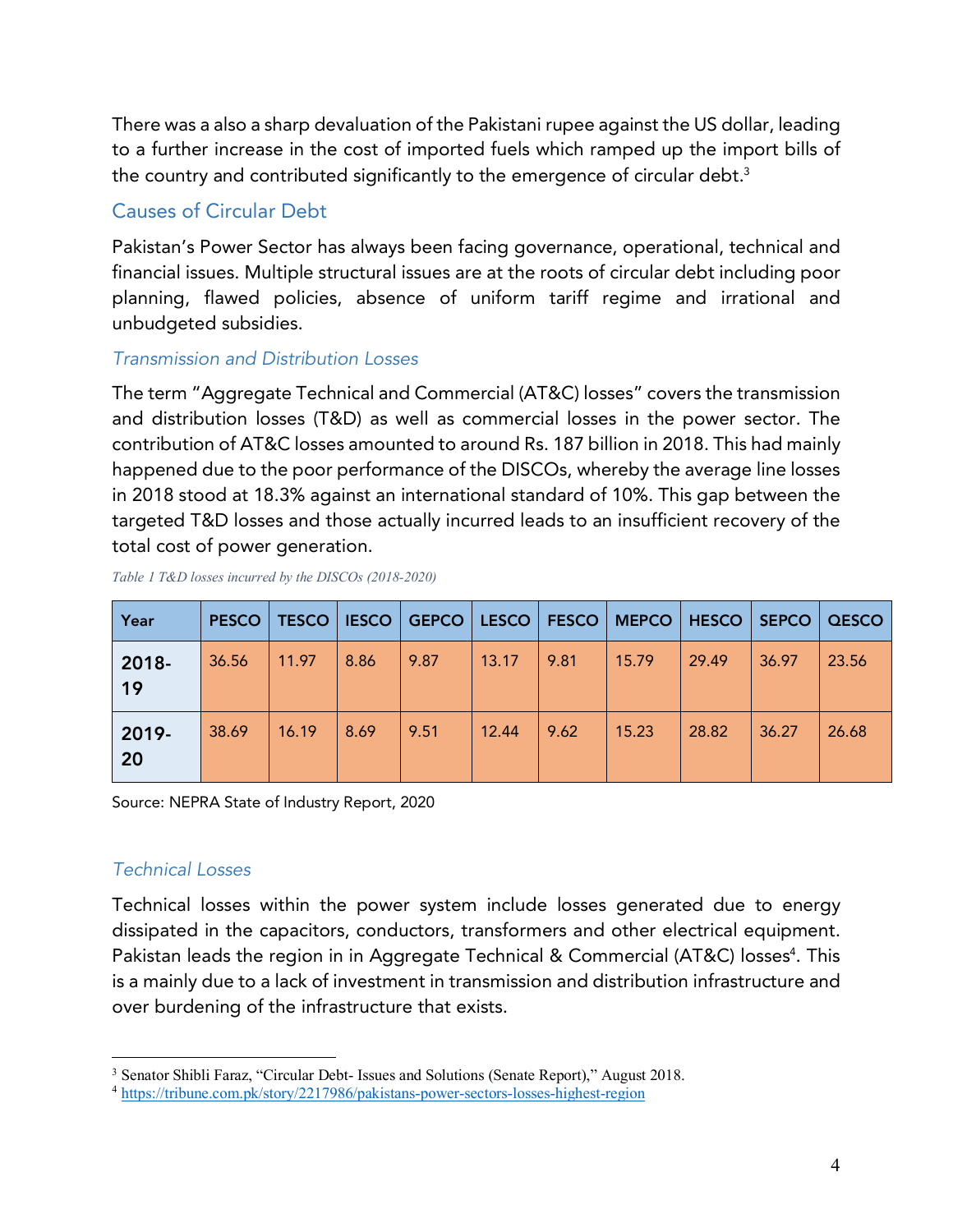#### *Power theft/Commercial losses leading to low recovery*

Non-technical losses in the power system include pilferage of electrical units by hooking, by passing meters, defective meters, errors in meter reading and in estimating unmetered supply of energy. Such losses lead to a reduction in recovery costs for electricity supplied to the grid and are attributable to the non-recovery of billed amounts by DISCOs. The estimated cost of power theft during 2017 to 2018 was over Rs. 53 billion<sup>5</sup>.

#### *Low recovery from the private sector by the DISCOs*

To date recovering unpaid bills is big challenge for highly inefficient distribution companies and often face criticism for their poor performance. DISCOs are tasked with the sale of electricity to various consumer classes based on the price approved by NEPRA. However, the government of Pakistan has allocated various subsidies to agricultural, residential and industrial consumers. These subsidies are often delayed and result in the DISCOs facing a liquidity crunch due to non-receipt of funds from both the government and the private sector.

A comparison of recovery percentages of DISCOs during FY 2018-19 and FY 2019-20 is given below:

| Year     | <b>PESCO</b> | <b>TESCO</b> | <b>IESCO</b> | <b>GEPCO</b> | <b>LESCO</b> | <b>FESCO</b> | <b>MEPCO</b> | <b>HESCO</b> | <b>SEPCO</b> | QESCO | Overall       |
|----------|--------------|--------------|--------------|--------------|--------------|--------------|--------------|--------------|--------------|-------|---------------|
|          |              |              |              |              |              |              |              |              |              |       | <b>DISCOs</b> |
| 2018-19  | 88.62        | 67.91        | 87.61        | 96.37        | 97.68        | 99.28        | 99.35        | 74.47        | 63.28        | 27.33 | 90.25         |
| 2019-20  | 87.65        | 68.16        | 90.27        | 94.36        | 94.48        | 94.18        | 92.94        | 73.19        | 56.54        | 49.25 | 88.77         |
| Inc./Dec | (0.97)       | 0.25         | 2.66         | (2.01)       | (3.20)       | (5.10)       | (6.41)       | (1.28)       | (6.74)       | 21.92 | (1.48)        |

#### *Table 2 Recovery by DISCOs (2018-2020)*

Source: NEPRA State of Industry Report, 2020

#### *Announcement of Unbudgeted Subsidies*

The government follows a practice of the provision of subsidies to certain consumer groups like agriculture tube-wells in Baluchistan, consumers in FATA and AJK and export-oriented industry. Whenever the government is unable to provide the subsidy amount on time, it gets added to the circular debt. These subsidies could in fact be

 <sup>5</sup> https://www.dawn.com/news/1459682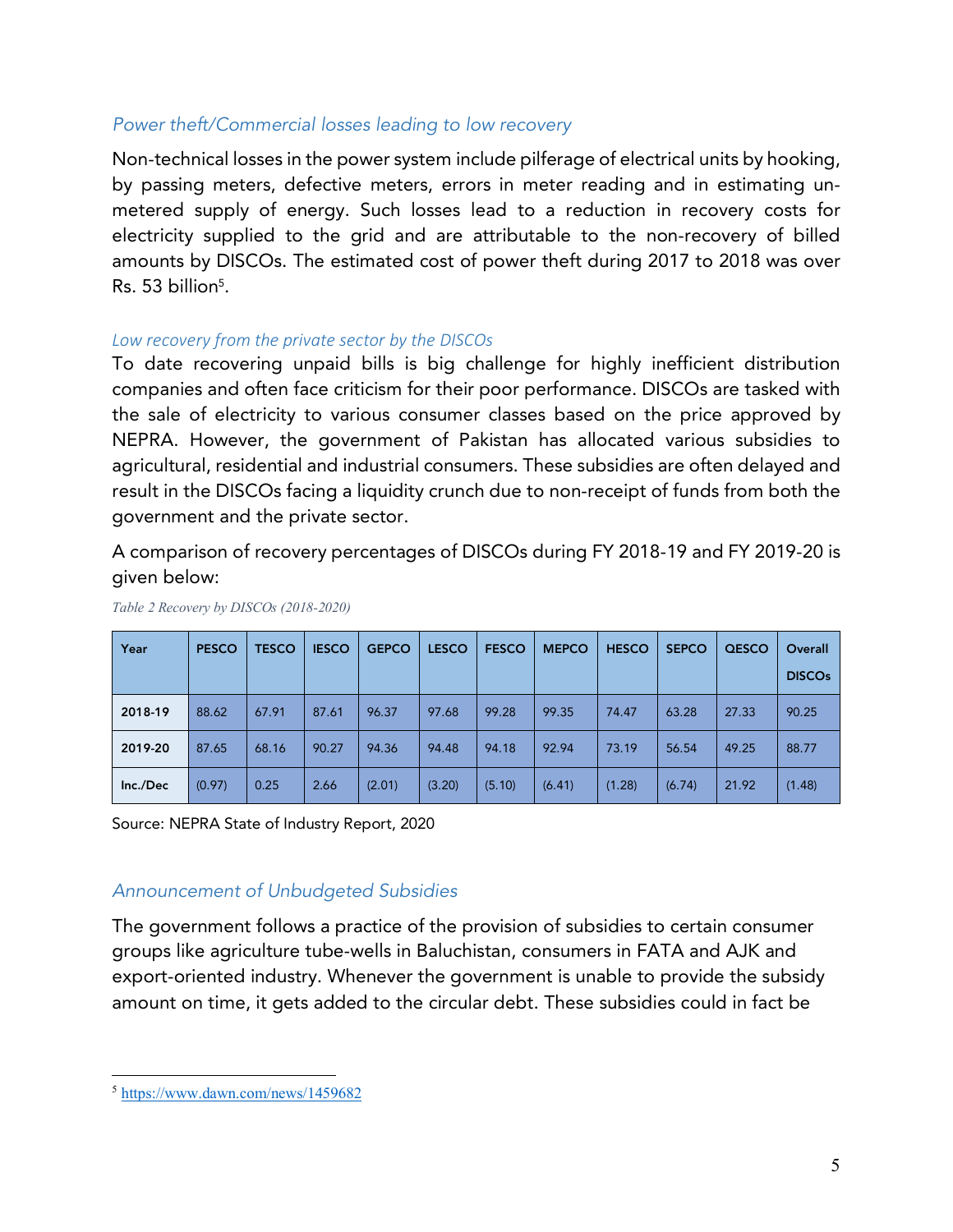adding up to about almost Rs. 100 billion to the circular debt stock every year<sup>6</sup>.In 2018, receivables from AJ& K government stood at Rs. 99.3 billion while Quetta Electric supply company owed the Federal government and the government of Balochistan Rs. 44.4 billion on account of Agriculture tube-well subsidy.

The government also maintains a policy of the application of a uniform tariff across all geographical regions of Pakistan. This has been made possible through the offering of a tariff differential subsidy, which covers the gap between the NEPRA determined tariff for a region and the government notified uniform tariff. These subsidy payments amounting to an annual Rs. 150 to 200 billion<sup>7</sup> are also delayed by the government leading to a further buildup of circular debt.

# PART B: ECONOMIC AND FINANCIAL IMPLICATIONS OF CIRCUALR DEBT ON PAKISTAN'S ECONOMY

# Impact of Circular Debt on Pakistan's vulnerable Economy

## Pakistan's total fiscal debt and the shifting of circular debt to public debt

Pakistan's total external debt and liabilities stood at a total of Rs. 44.8 trillion at the end of September 2020, which comprises of domestic, external, public sector and private sector debt<sup>8</sup>. Power Holding Private Limited (PHPL), an entity created in 2009 to procure commercial loans from local banks for provision of capital to the cash strapped DISCOs, GENCOs, CPPA and NTDC holds a significant portion of the total circular debt $^{\circ}$ . As part of the Energy Sector Reforms and Financial Sustainability Program by the Asian Development Bank introduced in 2019, about Rs. 800bn held by PHPL was decided to

 <sup>6</sup> "Powering The Power Sector By Tabish Gauhar | Of ThinkTank | Narratives Magazine," accessed January 22, 2021, https://narratives.com.pk/thinktank/powering-the-power-sector/.

<sup>7</sup> "Powering The Power Sector By Tabish Gauhar | Of ThinkTank | Narratives Magazine."

<sup>8</sup> Standard Bank of Pakistan, "Pakistan's Debt and Liabilities-Summary (2020)," September 2020, https://www.sbp.org.pk/ecodata/Summary.pdf.

<sup>&</sup>lt;sup>9</sup> Senator Shibli Faraz, "Circular Debt- Issues and Solutions (Senate Report)," August 2018.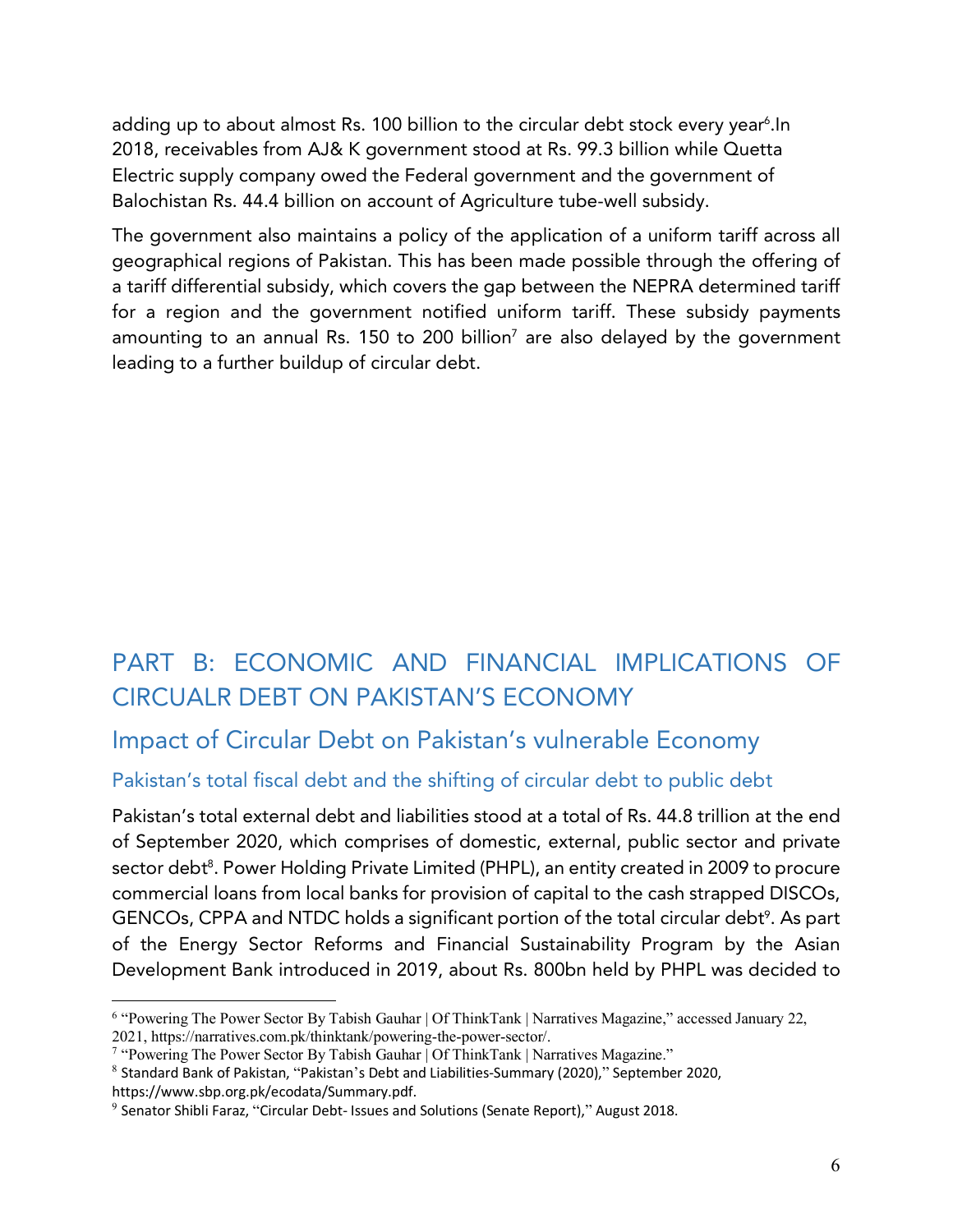be absorbed by the public sector debt in Pakistan over a period of three years<sup>10</sup>. This would essentially mean that circular debt burden would now partially be shifted to the public sector; and if the same strategy is to be adopted for the future as a means of debt reduction, this burden would only increase with time for the total debt stock parked within PHPL increased to Rs. 1.004 trillion in June, 2020.

#### Impact of Circular debt on Pakistan's Economy

To understand the impact of circular debt on Pakistan's economy, it would perhaps be prudent first to have a recap of the causes of this phenomenon. Circular debt in part is being caused by the high cost of electricity generation in the power sector, which cannot be passed on to the regular consumer. In addition, the government's uniform tariff policy also means that despite higher transmission and distribution costs in some geographical regions of the country, these extra costs cannot be charged to the residents of these areas. As a result, the government has to step in and make up for this difference through the provision of tariff differential subsidies, which lead to market inefficiencies and the diversion of financial flows which could otherwise be used for developmental gains or re-vamping of the transmission and distribution infrastructure.

Even K-electric, which was privatized to remove operational inefficiencies and line losses, is the recipient of government subsidies and has received billions to date, to ensure that consumers falling within the jurisdiction of the utility are not faced with discriminatingly high energy prices;.

<sup>&</sup>lt;sup>10</sup> Khaleeq Kiani, "Rs800bn of Circular Debt Stock to Be Shifted to Public Debt," DAWN.COM, December 17, 2019, https://www.dawn.com/news/1522649.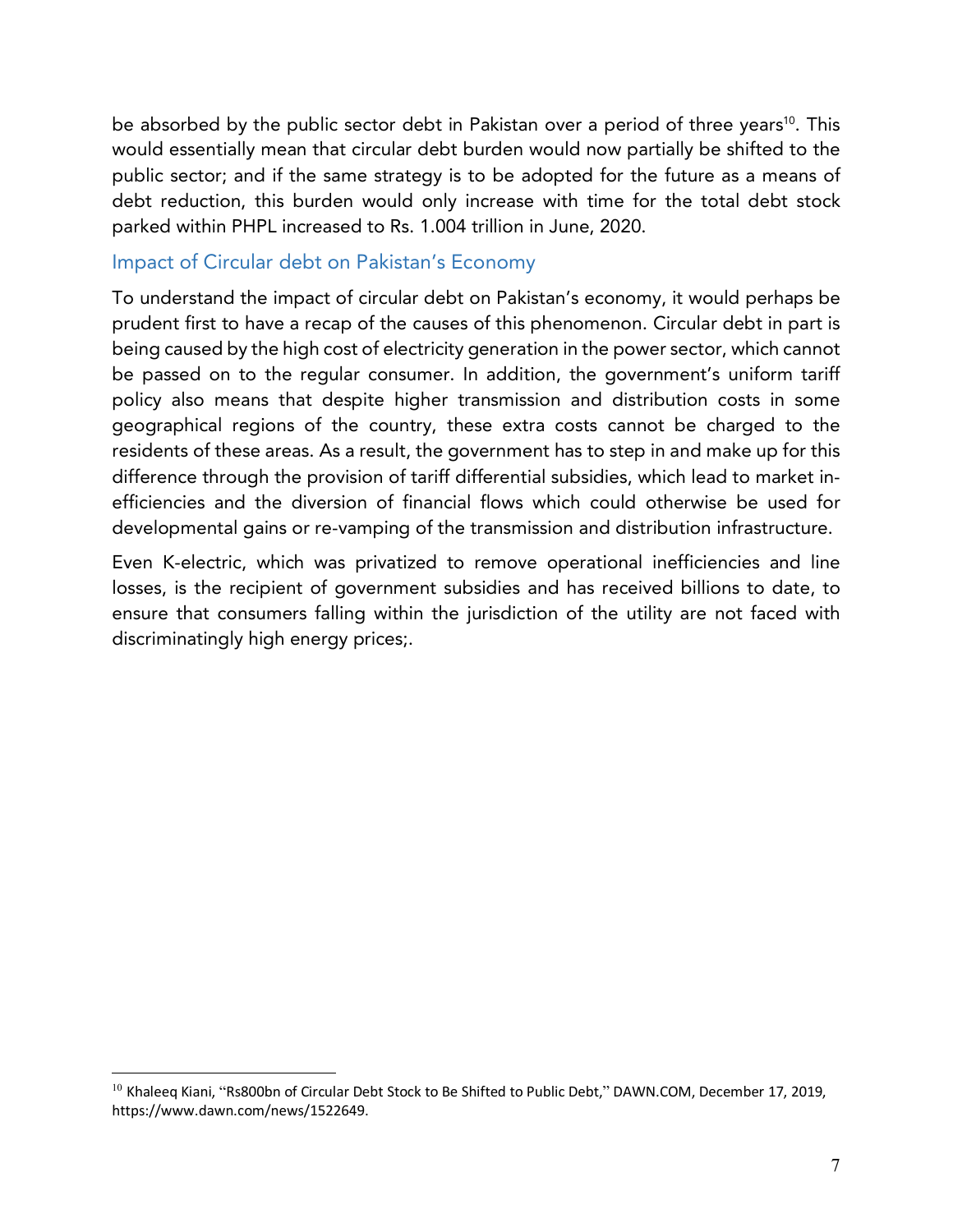

Source: Budget in Briefs (FY2008 to FY2021).

*Figure 2 Governmental subsidies to WAPDA/PEPCO over the years. (Courtesy: Afia Malik- Circular Debt; An Unfortunate Misnomer)*



*Figure 3 Subsidies to K-Electric (Courtesy: Afia Malik- Circular Debt; An unfortunate Misnomer)*

It is reported that since the FY 2007, the government has spent around Rs. 2.5 trillion in subsidies to the power sector in the form of tariff differential subsidies alone. Subsidies by nature, lead to market in-efficiencies and result in sub-optimal results. The federal government's budget allocations for subsidies in the power sector were revised to Rs. 349.5 bn from Rs. 271.5bn<sup>11</sup>. In comparison the total budget allocation for the Public Sector Development Program (PSDP) was Rs. 650 billion, out of which the health

<sup>&</sup>lt;sup>11</sup> "Govt Slashes Subsidy Budget by 23% for FY21," The Express Tribune, June 12, 2020, http://tribune.com.pk/story/2241563/govt-slashes-subsidy-budget-23-fy21.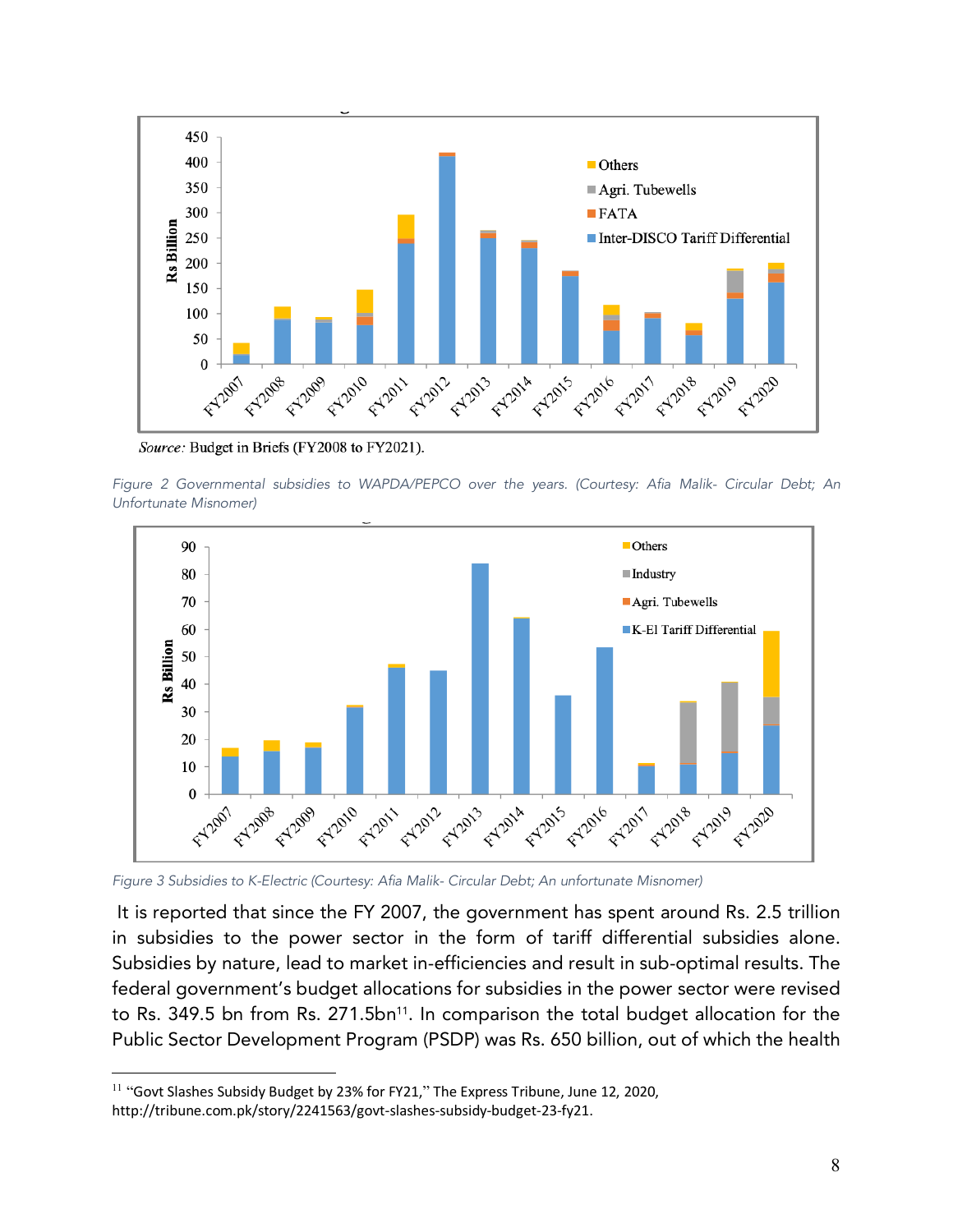sector had an allowance of just Rs. 20 billion<sup>12</sup>. This goes to show that even in times of a health pandemic, the government's priorities have to shift to the power sector when it comes to financial allocations.

A high cost of generation due to expensive power projects such as the Neelum Jhelum Hydro power project or power generation from Thar coal, lead to the notification of higher tariffs and surcharges on electricity bills. Such charges and price hikes, put an extra burden on the consumers which are compliant and pay for electricity. Noncompliant consumers that don't pay, or steal electricity further widen the financial gap that is the circular debt. Power theft and low recoveries by the DISCOs, also lead to the DISCOs shedding load on some of the feeders (where theft is common and recovery low), resulting in the penalization of law-abiding and paying customers as well, who fall within the jurisdiction of the same feeders.

The presence of financial shortfalls and payment arrears which contribute to circular debt, also mean that the DISCOs and IPPs have a shortage of working capital and are forced to reduce their plant productivity. Meanwhile capacity payments which have been built into power purchase agreements with many of the thermal IPPs including RLNG, Coal and Baggasse, continue to accumulate adding further to the circular debt.

Industrial units and factories which are immensely dependent upon the availability of power for their daily operations are forced to resort to captive generation using diesel or furnace oil, which is not only costly but is highly polluting as well.

## Historical progression of circular debt during different political regimes

## Pakistan People's Party (2008-2013)

The phenomenon of circular debt first emerged in 2006, when local electricity prices could not compete with the steep rise in international oil prices. As a result, the high cost of generation could not be fully passed on to the common consumer, which led to the build-up of financial liabilities amounting to Rs. 111 billion. As the oil crisis worsened further, the build-up of circular debt increased proportionately as well, where it is reported that the total circular debt stock stood at Rs. 366 billion during 2010<sup>13</sup>. The Pakistan People's Party government responded by periodically injecting capital in the system, to keep it afloat and to manage debt. This increased government borrowing from commercial banks and led to the creation of PHPL to park this debt as mentioned earlier. The government also introduced a hike in consumer tariffs with quarterly revisions in the tariff itself and monthly fuel adjustments for fuel pricing. However, these

<sup>&</sup>lt;sup>12</sup> "No Great Support for Corona-Hit Health Infrastructure," accessed January 12, 2021,

https://www.thenews.com.pk/print/672075-no-great-support-for-corona-hit-health-infrastructure.

<sup>13</sup> Afia Malik, "Circular Debt—an Unfortunate Misnomer," *Pakistan Institute of Development Economics*, 2020, 41.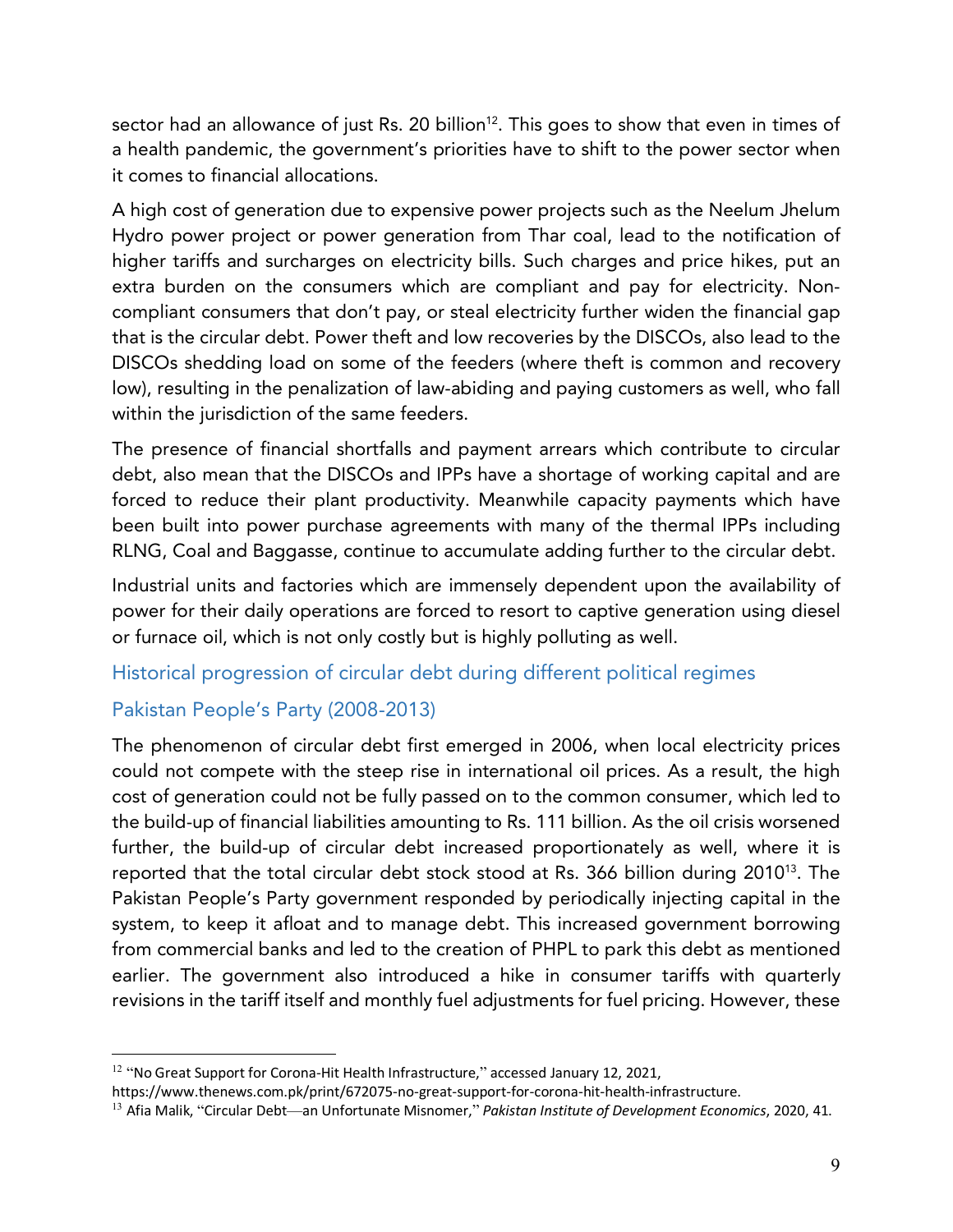measures proved to be unsuccessful and the monstrosity of circular debt rose to Rs. 872 billion in 2012<sup>14</sup>.

## Pakistan Muslim League-N (2013-2018)

A new government by the PML-N was elected in 2013, which came in with the mandate to wipe out circular debt completely which had reached Rs. 480 billion by then. The government did this with a liquidity injection of Rs. 342 billion as well as budgetary support in the form of direct subsidies. The stop-gap solution was an in-complete one, unaccompanied by any reforms in the expensive generation mix, or the removal of inefficiencies in the T&D system. The opposite happened in fact, as NEPRA revised the permissible T&D losses in the tariff from 13.19 to 15.23 percent in FY2016<sup>15</sup>.

As a result of this piecemeal approach, circular debt had again emerged by the end of 2013, this time to the tune of Rs. 266 billion. The injection of liquidity into the discos had temporarily elevated average power plant utilization rates from 56 to 73 percent, but after the re-emergence of circular debt, these again fell back to 63% as cash flows to the power generation companies got constrained again. In September 2015, the PMLN introduced a circular debt management plan that focused on the privatization of DISCOs to remove system inefficiencies and increase revenues, however the plan was shelved as the receivables of the DISCOs kept increasing. PML-N had inherited a very expensive generation mix, with furnace oil accounting up to 40% of the total generation in the country in 2013. To reduce this heavy dependence on imported furnace oil, the PMLN government instead decided to switch to imported RLNG as a means of salvation. Four new RLNG power plants were thus inducted into the generation mix and began operation around mid 2018. While this seemed like the right decision at that time, in the long term it hasn't really solved the problem of an expensive generation mix. All four power plants have 'take or pay' contracts with a minimum off-take requirement of 66%. This basically means that even if the plant utilization is below 66%, the government would still be paying these power plants for 66% of the generation, thus adding to the over-all cost of power generation in the country, which is a direct contributor to the phenomenon of circular debt. The government also increased the basket price of electricity by adding three different surcharges to the consumer electricity tariff as well as a general price increase. The power policy of 2015, introduced by the government to address the demand supply shortage in the power sector, also laid the foundation for the addition of imported and Thar coal to the generation mix. These coal power plants also function on the same principle of 'take or pay' contracts and have a minimum

 <sup>14</sup> Malik.

 $15$  Malik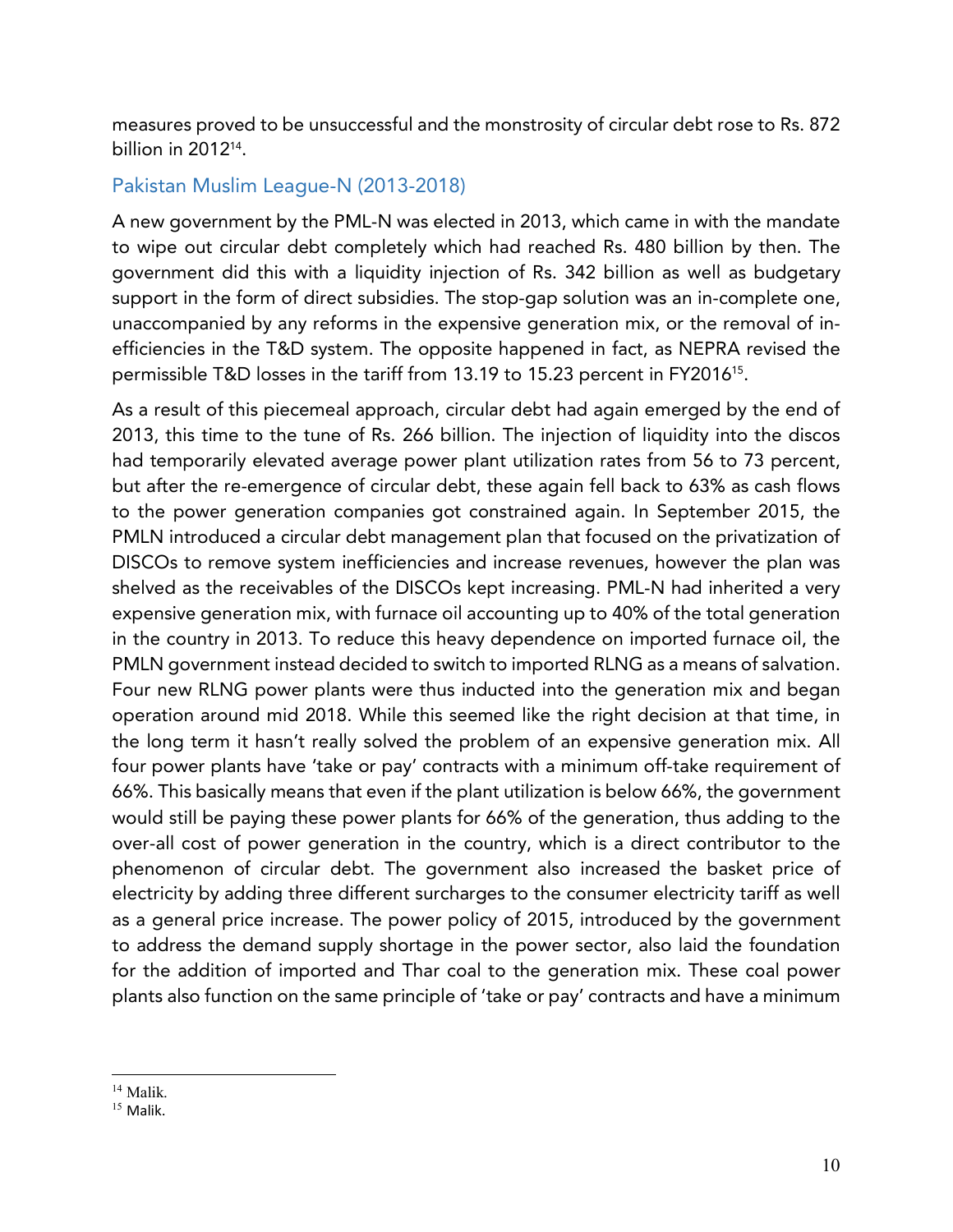off take requirement of 50%, hence being an additional source of addition to the cost of electricity in the country through capacity payments.

Hence receivables for CPPA kept increasing along with the amount of debt parked in PHPL. By the end of 2017, the circular debt stock was a little less than a trillion rupees (Gross payables were Rs. 560 billion, while debt on PHPL amounted to Rs. 432 billion) 1617.

#### Pakistan Tehreek-e-Insaaf (2018- Present)

The PTI government was elected to power in July, 2018, with the looming debt crisis in the power sector one of the most immediate challenges faced by the new government. During the FY 2018, the government raised a further Rs. 144 billion as debt held in PHPL, taking the total of the debt burden on the DISCOs to Rs. 538.5 billion<sup>18</sup>. This meant that the PTI government inherited Rs. 1.18 trillion as circular debt.

Following in the footsteps of its predecessors, the PTI government had no choice but to raise consumer tariffs periodically, as a means of controlling the debt situation. However, despite the tariff increases, the circular debt in the country kept mounting reaching Rs. 1.61 in June 2019<sup>19</sup>. The onset of the COVID-19 pandemic in February 2020 also meant that businesses and industries had to suddenly shut down, and many consumer classes could not pay their bills due to economic difficulties. The subsidies offered by the government were delayed as well, hence, circular debt levels rose by almost Rs. 1.5 billion a day, reaching a high of almost Rs. 2.26 trillion by the end of Nov 202020. The 2.26 trillion figure comprises of more than a trillion rupees parked in PHPL and around Rs. 1.26 million as liabilities against power companies.<sup>21</sup> It is now predicted that circular debt would probably grow to Rs. 2.81 trillion by the end of FY 2020-2021<sup>22</sup>.

<sup>&</sup>lt;sup>16</sup> Senator Shibli Faraz, "Circular Debt- Issues and Solutions (Senate Report)."

<sup>&</sup>lt;sup>17</sup> Malik, "Circular Debt-an Unfortunate Misnomer."

<sup>&</sup>lt;sup>18</sup> Senator Shibli Faraz, "Circular Debt- Issues and Solutions (Senate REport)."

<sup>&</sup>lt;sup>19</sup> NEPRA, "State of Industry Report 2020."

 $^{20}$  Malik Asad, "Power Sector Circular Debt Rises to Rs2.26tr," DAWN.COM, November 3, 2020, https://www.dawn.com/news/1588319.

<sup>&</sup>lt;sup>21</sup> Khaleeq Kiani, "The Ticking Time Bomb of Circular Debt," DAWN.COM, October 12, 2020, https://www.dawn.com/news/1584617.

 $22$  "Govt to Hike Power Tariff by Rs3.30 to Plug Circular Debt," accessed January 18, 2021,

https://www.thenews.com.pk/print/774527-terms-for-revival-of-imf-programme-government-to-hike-powertariff-by-rs3-30-to-plug-circular-debt.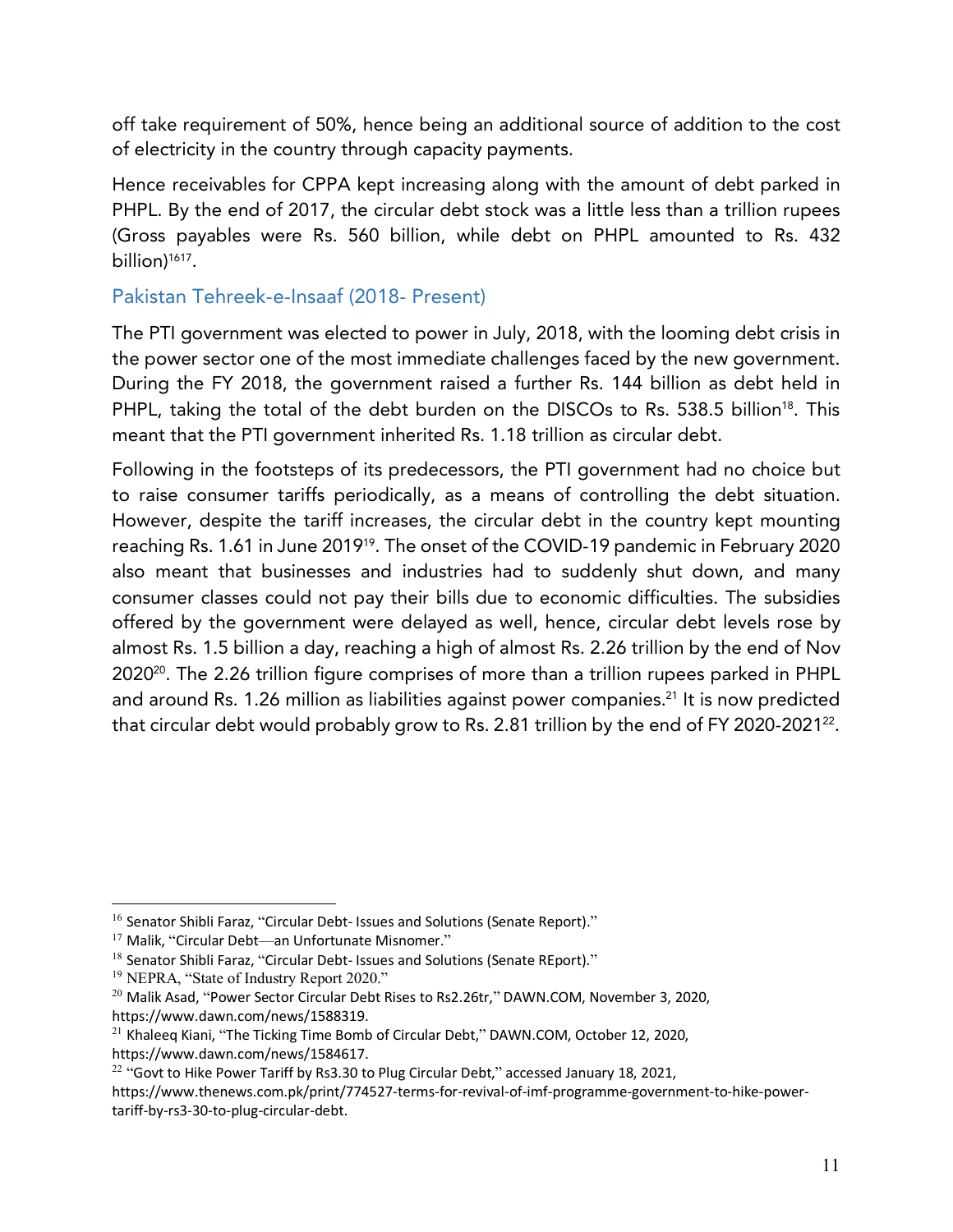| · Shift from hydro based generation to<br>oil<br>• Local markets' inability to compete<br>with rising international oil prices<br>• The government decides not to pass on<br>these costs to the consumer<br>• Circular debt emerges to the tune of<br>Rs.111 billion | <b>Initiation of Circular Debt</b>                                                                                    | Rs. 366 billion<br>the oil prices<br>and kept going up steadily | • As the global financial crisis worsened so did<br>· Circular Debt reached 236 billion in 2009                   | Rs. 992 billion<br>432 billion                                                                                                                                                                                                                                                                                                                                                                 | · In Dec 2017, gross payables were Rs. 560<br>billion, while debt on PHPL amounted to Rs. | Rs. 1.61 trillion<br>• Despite periodic increases in tariffs, the PTI<br>government was unable to control the<br>circular debt situation                                                                |                             |  |
|----------------------------------------------------------------------------------------------------------------------------------------------------------------------------------------------------------------------------------------------------------------------|-----------------------------------------------------------------------------------------------------------------------|-----------------------------------------------------------------|-------------------------------------------------------------------------------------------------------------------|------------------------------------------------------------------------------------------------------------------------------------------------------------------------------------------------------------------------------------------------------------------------------------------------------------------------------------------------------------------------------------------------|-------------------------------------------------------------------------------------------|---------------------------------------------------------------------------------------------------------------------------------------------------------------------------------------------------------|-----------------------------|--|
| 2006-2007                                                                                                                                                                                                                                                            | 2008                                                                                                                  | 2010                                                            | 2012                                                                                                              | 2017                                                                                                                                                                                                                                                                                                                                                                                           | 2018                                                                                      | 2019                                                                                                                                                                                                    | 2020                        |  |
|                                                                                                                                                                                                                                                                      | <b>Circular Debt stock</b><br>reaches Rs. 168 billion<br>· PHPL was created in 2009 by the<br>DISCOs, GENCOs and NTDC | government to rescue the books of the                           | Rs. 872 billion<br>• The PPP government periodically<br>manageable<br>· However it was unsuccessful in<br>billion | injected around Rs. 1 trillion into the<br>private sector to make the circular debt<br>eradicating it and the circular debt stock<br>stood at Rs. 480 billion in June 2013<br>• The PMLN govt. came in and wiped out<br>the entire circular debt stock through a<br>liquidity injection of Rs. 342 billion<br>• However circular debt remerged by the<br>end of 2013, amount to around Rs, 266 | Rs. 1.18 trillion<br>in PHPL.<br>ິ                                                        | • PTI government elected to power in<br>July 2018 and inherited significant<br>challenges in the power sector, with a<br>mounting circular debt problem and an<br>ever increasing amount of debt parked | <b>Rs. 2.26</b><br>trillion |  |

*Figure 4 The rise of circular debt in Pakistan through the years*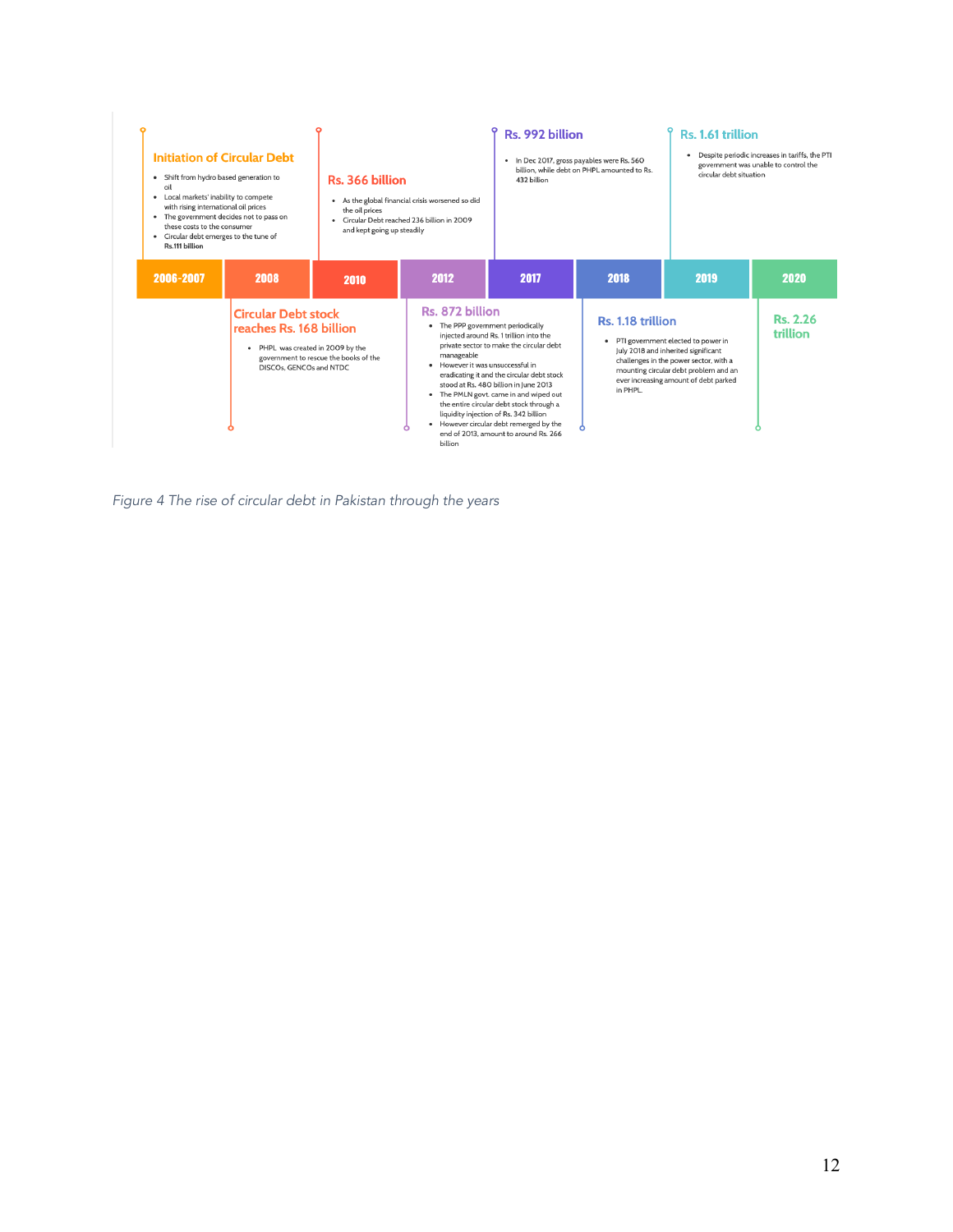# PART C: GOVT'S PLANS TO RECTIFY THE CIRCULAR DEBT SITUATION AND THEIR EFFECTIVENESS

Over the years, the government has tried several strategies to get rid of circular debt in the country. The solutions however have been devoid of any long-term institutional reforms and have rather focused on short term solutions involving a sudden injection of funds to give the financial books a temporary makeover. This has led to a funneling of almost Rs. 2.6 trillion into the financially challenged power sector in the form of equity adjustments since 2013. In addition, almost 3.1 trillion has also been injected into the system in the form of subsidies during various political regimes since 2007. Equity injections to the power sector have mainly come in the form of government borrowing from commercial banks in the form of syndicated term finance facilities and parking it under the platform of PHPL. International assistance from the Asian Development Bank (ADB) and the International Monetary Fund (IMF) have also been sought out to rescue the power sector but often come with hefty directives, which the government must oblige to, before these funds can be disbursed.

## 'Pakistan Energy Sukuk'- I& II

The first Energy Sukuk was introduced by the government in March 2019, in a bid to lessen the burden of the power sector payables. A Sukuk is a *shariah* compliant bond, usually offered by Islamic banks, which in this case was a consortium of Islamic Banks led by Meezan Bank Limited. The Rs. 200 billion raised this way, were meant to provide liquidity support to the entire energy sector including oil and gas suppliers, the DISCOs, IPPs and WAPDA23.

Another energy sukuk of the same value was again issued in June, 2020 to ease the liquidity constraints of the independent power producers. Port Qasim Electric Power Company received 11% of the 200 billion<sup>24</sup>, followed by Central Power Purchasing Company which received Rs. 15.2 billion. Wapda Hydel and National Power Parks Management were also amongst the major recipients.

## MOUs signed with IPPs to reduce capacity payments

The federal government recently granted unanimous and explicit approval for the signing of Memorandum of Understanding (MOUs) between the government and about 47 IPPs, where the power producers agreed to the conversion of 'take or pay' contracts

<sup>&</sup>lt;sup>23</sup> Dawn.com, "Ministry of Energy Issues Rs200bn 'Pakistan Energy Sukuk,"" DAWN.COM, March 2, 2019, https://www.dawn.com/news/1467190.

<sup>24</sup> News Desk, "Gov't Disburses Rs 200 Billion Sukuk-II to Energy Sector," *Mettis Global News* (blog), accessed January 18, 2021, https://mettisglobal.news/govt-disburses-rs-200-billion-sukuk-ii-to-energy-sector.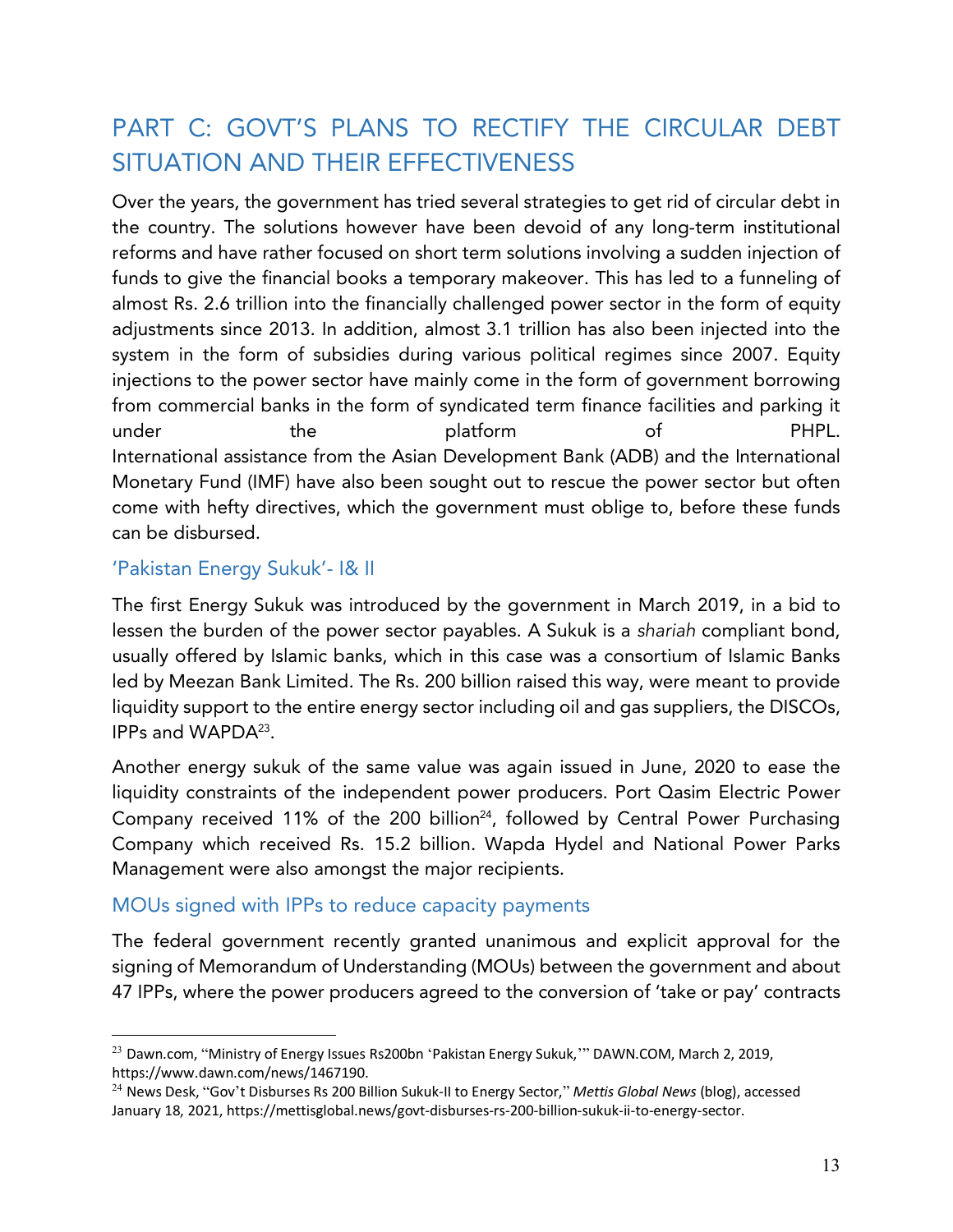into 'take and pay' contracts to reduce capacity payments to the energy suppliers. In return the government would settle outstanding dues towards these producers. However, the mode of payment offered by the government in this regard remains a point of contention, as the IPPs want an upfront settlement of about Rs. 450 billion in cash, whereas the government has offered to do this in three installments containing a mix of cash and bonds $25$ .

#### International Assistance/Loans to curtail Circular Debt

#### Energy Reforms by the Asian Development Bank

International assistance programs to the government of Pakistan in the matter of reducing circular debt have always revolved around substantial overhaul in the tariff and subsidy structure. The 300 million dollar policy based loan offered by the ADB in December 2019, was no different. The Manila-based lending agency has initiated a one billion dollar energy sector reforms and financial sustainability program for the ailing energy sector of the country, comprising of 3 subprograms. The first tranche of the reform program was worth \$300 million and focuses on improving inadequate tariff and subsidy systems, strengthening energy accounting mechanisms and reducing the overall cost of generation. It proposes to do so by utilizing the sales proceeds of some of the generation assets, converting portions of debt held under the PHPL into public debt, removal of in-efficient unbudgeted subsidies and advance notifications of quarterly energy tariffs for 2021.

The funding requirements will be met with the support of ADB's development partners, and the reform program is part of a wider multi-donor economic reform program led by the International Monetary Fund (IMF), to help Pakistan rejuvenate its worsening economy.

## \$6 billion Extended Fund Facility by the International Monetary Fund (IMF)

In July, 2019 the International Monetary Fund (IMF) approved a 39-month international assistance program under the Extended Fund Facility (EFF) program for Pakistan worth \$6 billion to support Pakistan's economic reform program.

The facility includes a variety of stipulations to be met for the reduction of public debt and increase in social spending. The program also includes comprehensive reforms for

<sup>&</sup>lt;sup>25</sup> Khaleeq Kiani, "IPPs Not Impressed by Govt Plan for Dues Settlement," DAWN.COM, January 6, 2021, https://www.dawn.com/news/1599952.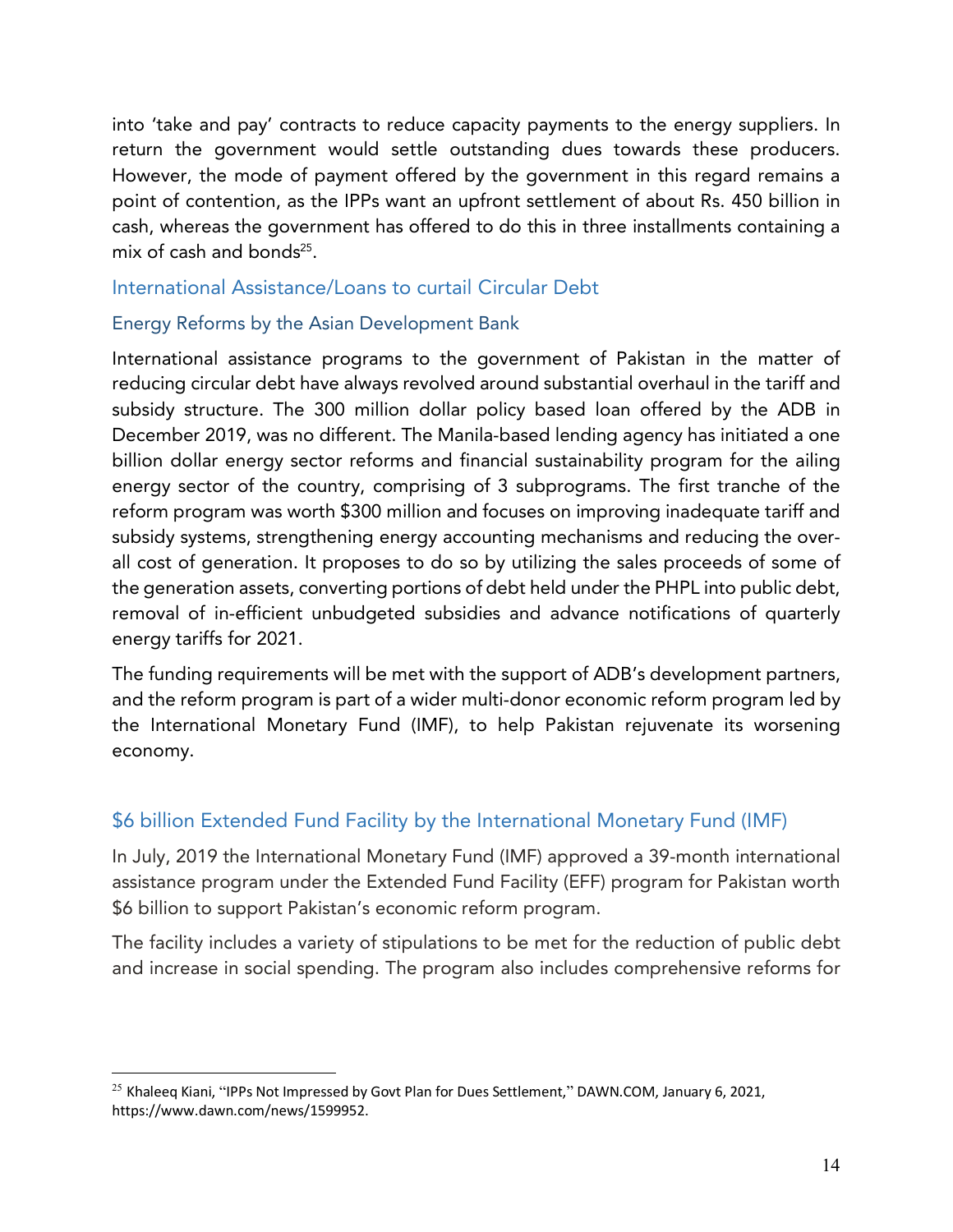the energy sector including. A depoliticization of the gas sector and power tariff setting, and an increase in revenue generation and cost recovery over time<sup>26</sup>.

The first review of the EFF program was completed in December, 2019, where it was found that Pakistan's economic reform program was on track. For energy sector reforms and the circular debt in public, the authorities had formulated a circular debt management plan in consultation with IMF staff. The plan aimed at a reduction of the circular debt from its current level back then to a manageable Rs. 50-75 billion by FY-2023. The plan includes and anti-theft drive, streamlining of tariff procedures and reintroduction of surcharges, timely updating of tariffs, improving efficiency, governance and collection of DISCOs as well as rightsizing of subsidies. Under the plan NEPRA Act would be amended to afford the regulator the power to quarterly adjust and notify tariffs and introduce tariff surcharges to stem the build-up of financial arrears.

The DISCOs would appoint a completely independent board of directors, to reduce politicization between these entities and improve governance.

To reduce the stock of existing power sector arrears, it was proposed that a strategy would be designed to settle the debt stock including transfer of CPPA payables into PHPL and the full absorption of PHPL into the budget of Pakistan. This would entail the government taking over debt servicing of the loans contained within PHPL. Power assets would also be privatized and the proceeds used for reducing outstanding payables in the power sector.

However, the EFF program was temporarily suspended as the economic recovery of the country took a downward spiral due to the COVID-19 pandemic. At present the program is under consideration for revival. In order to ensure that pre-conditions for the revival are met, the government is now preparing to raise the electricity tariff by Rs. 1.90 per unit within the next few days. The total tariff raise is projected to be around Rs. 3.30 per unit, which will be passed on to the consumers in phases, the first being the Rs. 1.90 per unit raise.

#### **Conclusion**

As is apparent, despite the government's well-intentioned motives behind its circular debt resolution strategies, no permanent reduction in the phenomenon has ever

<sup>&</sup>lt;sup>26</sup> "IMF Executive Board Approves US\$6 Billion 39-Month EFF Arrangement for Pakistan," IMF, accessed January 18, 2021, https://www.imf.org/en/News/Articles/2019/07/03/pr19264-pakistan-imf-executive-board-approves-39-month-eff-arrangement.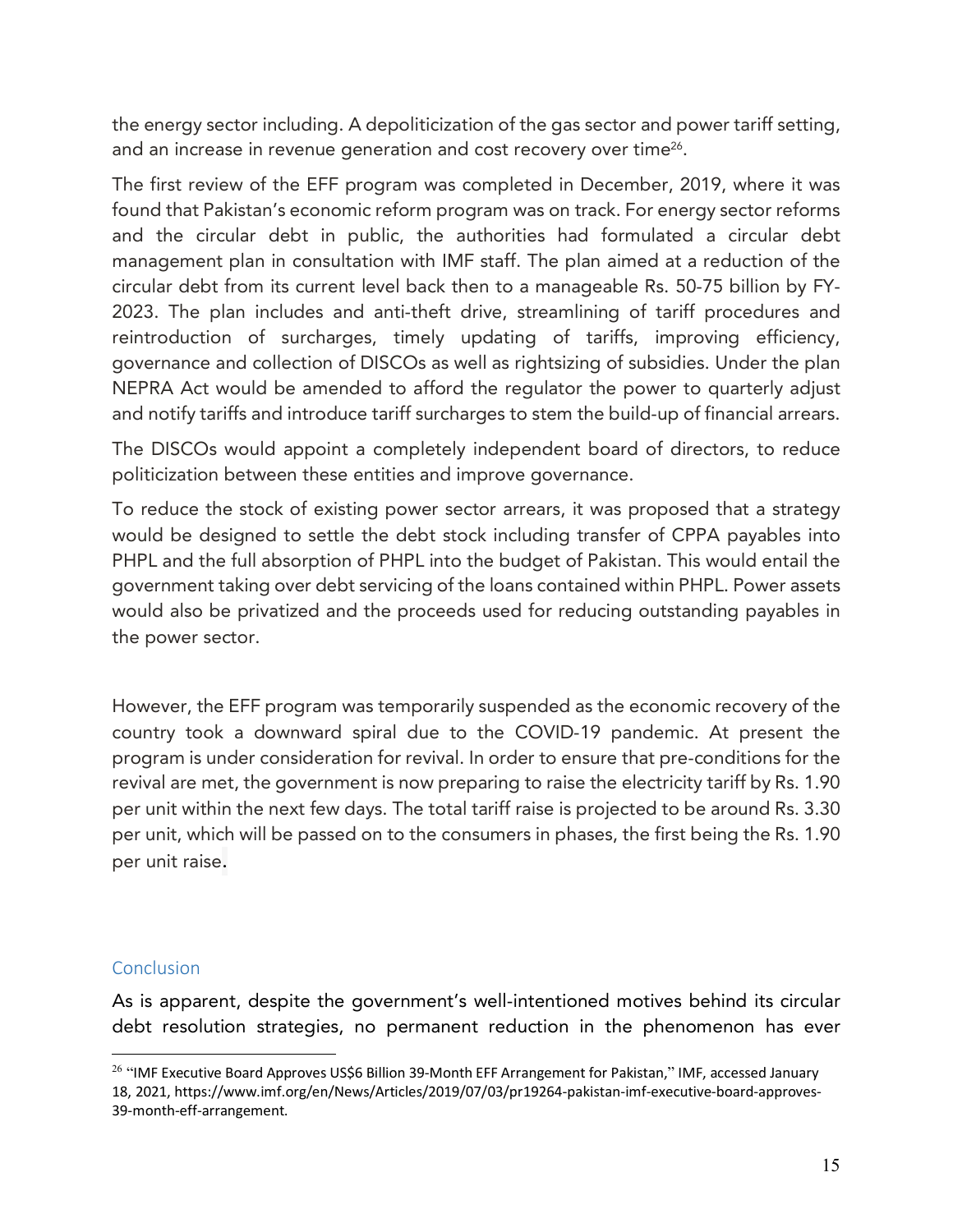resulted over the years, mainly due to the ephemeral nature of the reforms introduced. The government's strategy over the years has either been to raise tariffs or inject equity into the system in the form of subsidies or loans through PHPL. However, the root cause of the problem i.e. a high level of transmission & distribution losses, power theft or the backbreakingly expensive generation mix reliant on imported fuels and supported by capacity payments. The provision of subsidized electricity to consumers in AJ&K, FATA and agricultural tube wells in Balochistan are major contributors to the circular debt phenomenon too but nothing has been done so far remove these in-efficiencies in the system. Mr. Khurram Lalani, Principal at Resources Future, and an energy policy and finance specialist with an extensive experience in helping the government deal with the circular debt issue was interviewed about how the circular debt issue in the country could be resolved. He emphasized on two major things that needed to be on the government's agenda if the circular debt in the country was to be eradicated. 1) A healthy and active discourse in the parliament on the issue of subsidies. Mr. Lalani opined that at present, there were no debates in the parliament on who the recipient of subsides should be. There were many consumers in the country which were receiving highly subsidized electricity, while others bore the brunt of these inefficiencies. It was therefore very important that such matters were brought to the floor of the parliament, and the rightful of recipients of these subsidies identified. 2) Privatization of the DISCOs for better governance, increased recoveries and reduction of T&D losses. Quoting the example of K-electric, Mr. Lalani emphasized that privatization was the ultimate solution to getting rid of circular debt. K-electric had 40% line losses, when the utility the formed, now these losses stand at 20%. Privatization of the DISCOs, would generate revenue which could be utilized towards the reduction of the circular debt stock. In addition, privatization would lead to an improved governance structure of the DISCOs, with increased recoveries and reduced T&D losses.

Tabish Gauhar, Special Assistant to the Prime Minister on Power, in a recent article also discusses the issue of targeted subsidies. He puts forward the argument that 93% of all domestic consumers receive some form of subsidy, where the top 25% receive disproportionately more than the bottom 10% that deserves these subsidies the most. This support to domestic and agricultural consumers is mostly 'cross-subsidized' by the Industrial and commercial sector, where higher tariffs charged to these entities make up for the lower tariffs charged to domestic and agricultural consumers. He reiterates that such subsidies should be targeted towards the areas and people that deserve it the most, and the form of support should ideally be in the form of direct cash transfers. The tariff differential subsidy should also be done away with and more efficient DISCOs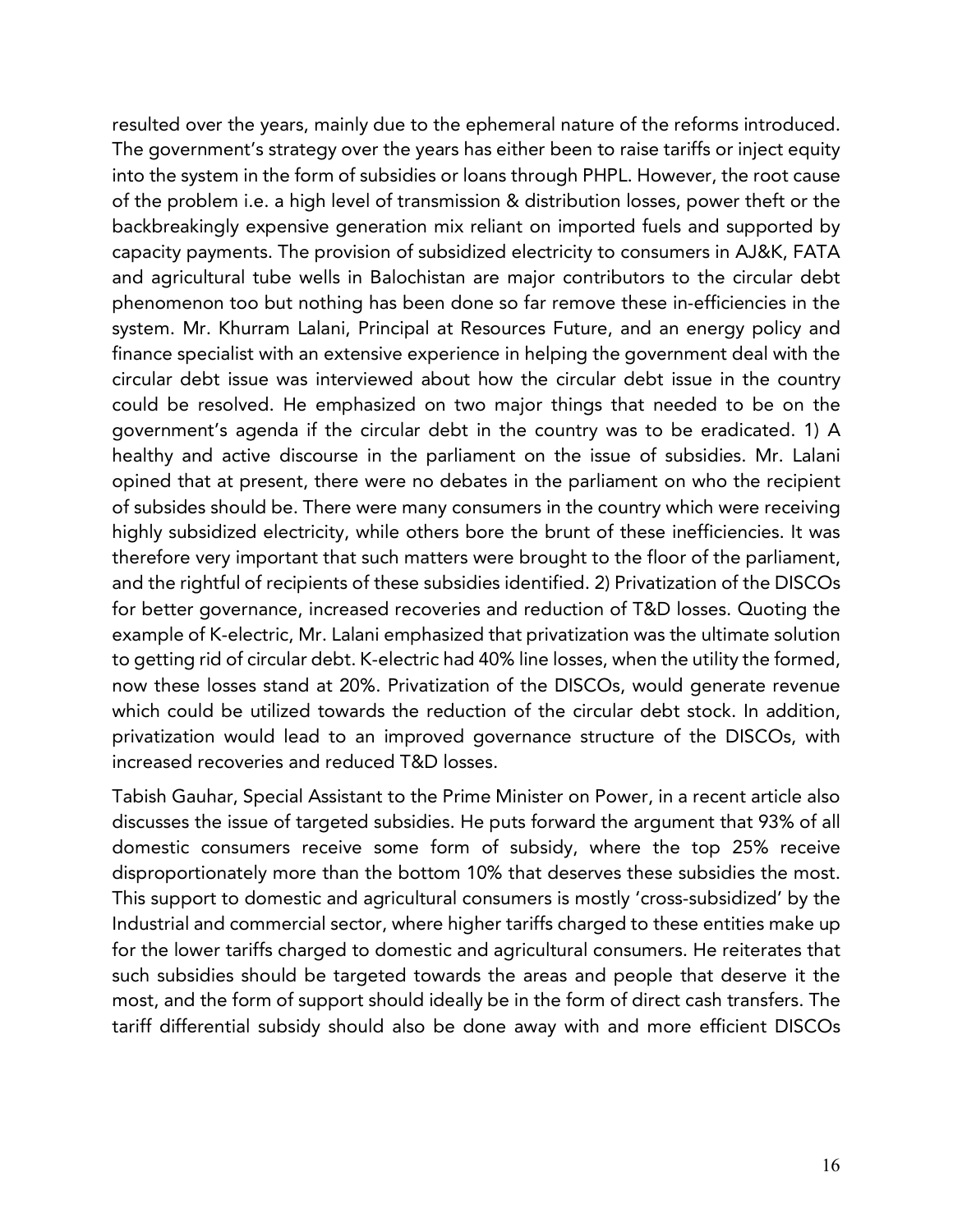should be rewarded with a lower tariff. The provinces should pitch in, if they want to maintain uniform tariffs for their consumers.<sup>27</sup>

Though, privatization would be the ultimate solution to get rid of operational inefficiencies of the DISCOs, it is certainly a long term solution and more flexibility and involvement of provincial governments is needed in the near term to bring the circular debt to a manageable level.

It wouldn't be wrong to say that the phenomenon of circular debt could never be resolved, until the root cause of the problem i.e. an expensive generation mix with heavy reliance on imported fuel and an end to capacity payments. The government's move to renegotiate power purchase agreements with around 4 dozen IPPs in this regard is a welcome move, provided that it goes through. Care should also be taken that any future agreements that are drawn up between power producers and the government are done on more favorable terms for the consumers, with less generous rate of returns for the power producers and no indexation against the US dollar (When the dollar rises against the Pakistani rupee, this results in higher returns to the power producers). A wide-spread uptake of renewable energy is also needed to reduce the over all cost of generation. Renewable energy technologies are must run technologies and come without the problem of any capacity payments. In addition, they're the cheapest form of generation at present, not only worldwide but in Pakistan as well.

<sup>&</sup>lt;sup>27</sup> "Powering The Power Sector By Tabish Gauhar | Of ThinkTank | Narratives Magazine."